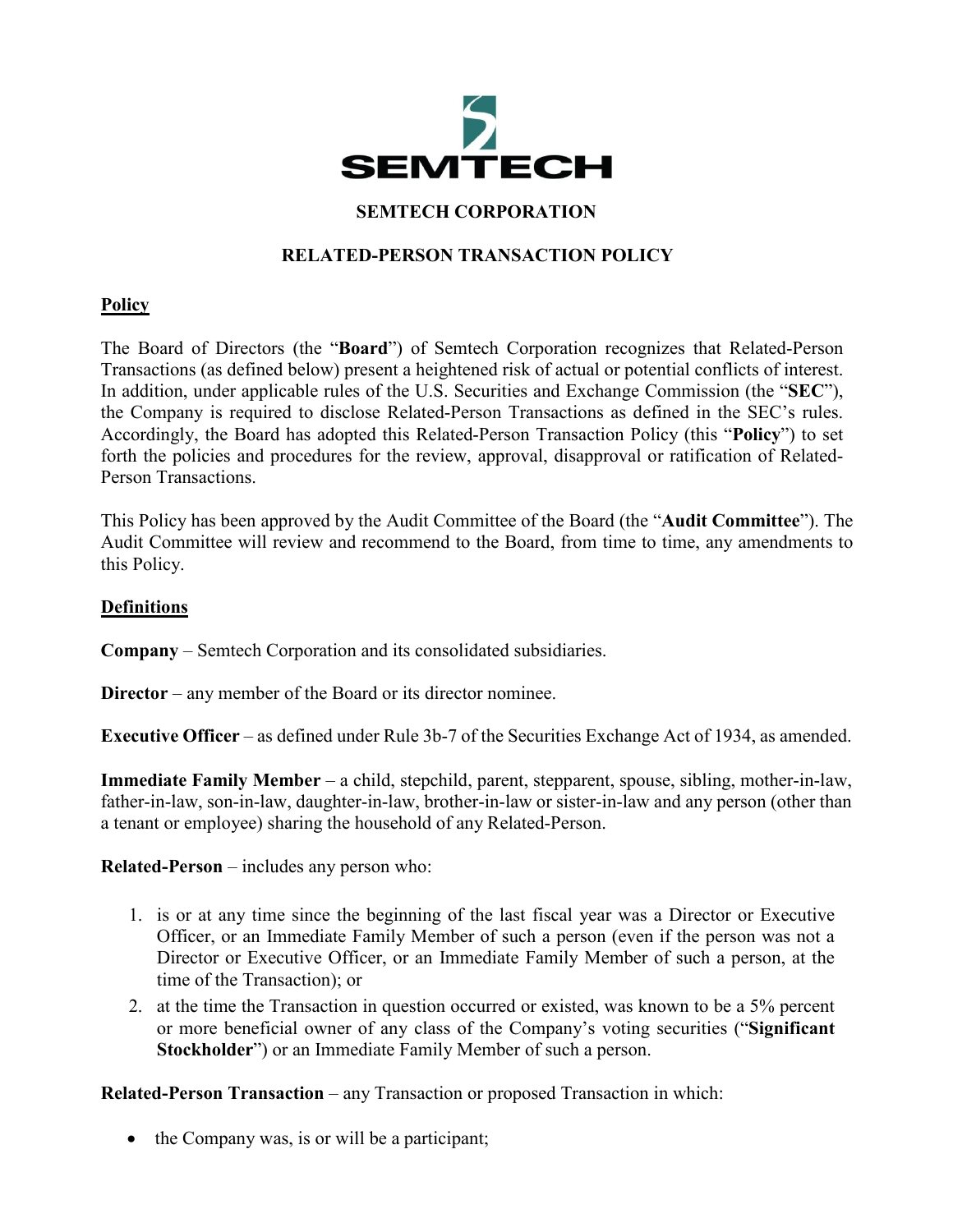- the amount involved exceeds or reasonably can be expected to exceed \$120,000; and
- a Related-Person had, has or will have a direct or indirect material interest.

**Transaction** – is any transaction, arrangement or relationship (including, without limitation, any financial transaction, any indebtedness or guarantee of indebtedness) or any series of similar transactions, arrangements or relationships. Contributions to any charitable organization in which a Related-Person has a material interest constitute a "transaction, arrangement or relationship" for purposes of this Policy.

**Amount Involved** – means the dollar value of the Transaction or series of similar Transactions and includes, in the case of any lease or other Transaction providing for periodic payments or installments, the aggregate amount of all periodic payments or installments due on or after the beginning of the Company's last fiscal year, including any required or optional payments due (or in the case of indebtedness, the largest aggregate amount of all indebtedness outstanding since the beginning of the Company's last fiscal year, including all amounts of interest payable on it during the last fiscal year).

# **Policies and Procedures for Review, Approval or Ratification of Related-Person Transactions**

- Directors and Executive Officers shall complete an annual questionnaire and disclose all potential Related-Person Transactions involving themselves and their Immediate Family Members that are known to them.
- Any Related-Person Transaction proposed to be entered into by the Company must be reported by any Related-Person, or any Director, Executive Officer or employee of the Company who knows of the Transaction, to the Chief Legal Officer and shall be reviewed and either approved or disapproved by the Audit Committee, prior to the effectiveness or consummation of the Transaction.
- In the event that any Executive Officer or the Chief Legal Officer becomes aware of a Related-Person Transaction that has not been approved under this Policy prior to consummation, the Related-Person Transaction shall be **s**ubmitted to the Audit Committee promptly for review:
	- o if the Related-Person Transaction is pending or ongoing, the Audit Committee will review the Transaction and decide whether to ratify, amend and approve, or terminate the Transaction;
	- o if the Related-Person Transaction is completed, the Audit Committee will review the Transaction and determine whether to ratify or amend and approve the Transaction.
- If the Related-Person Transaction will be ongoing, the Audit Committee may establish guidelines for the Company's management to follow in its ongoing dealings with the Related-Person. The Audit Committee shall review previously approved Related-Person Transactions that remain ongoing on an annual basis throughout the duration of the Transaction to ensure that the Transaction continues to be fair the Company and that such Transaction has been conducted in accordance with the previous guidelines provided by the Audit Committee, if any,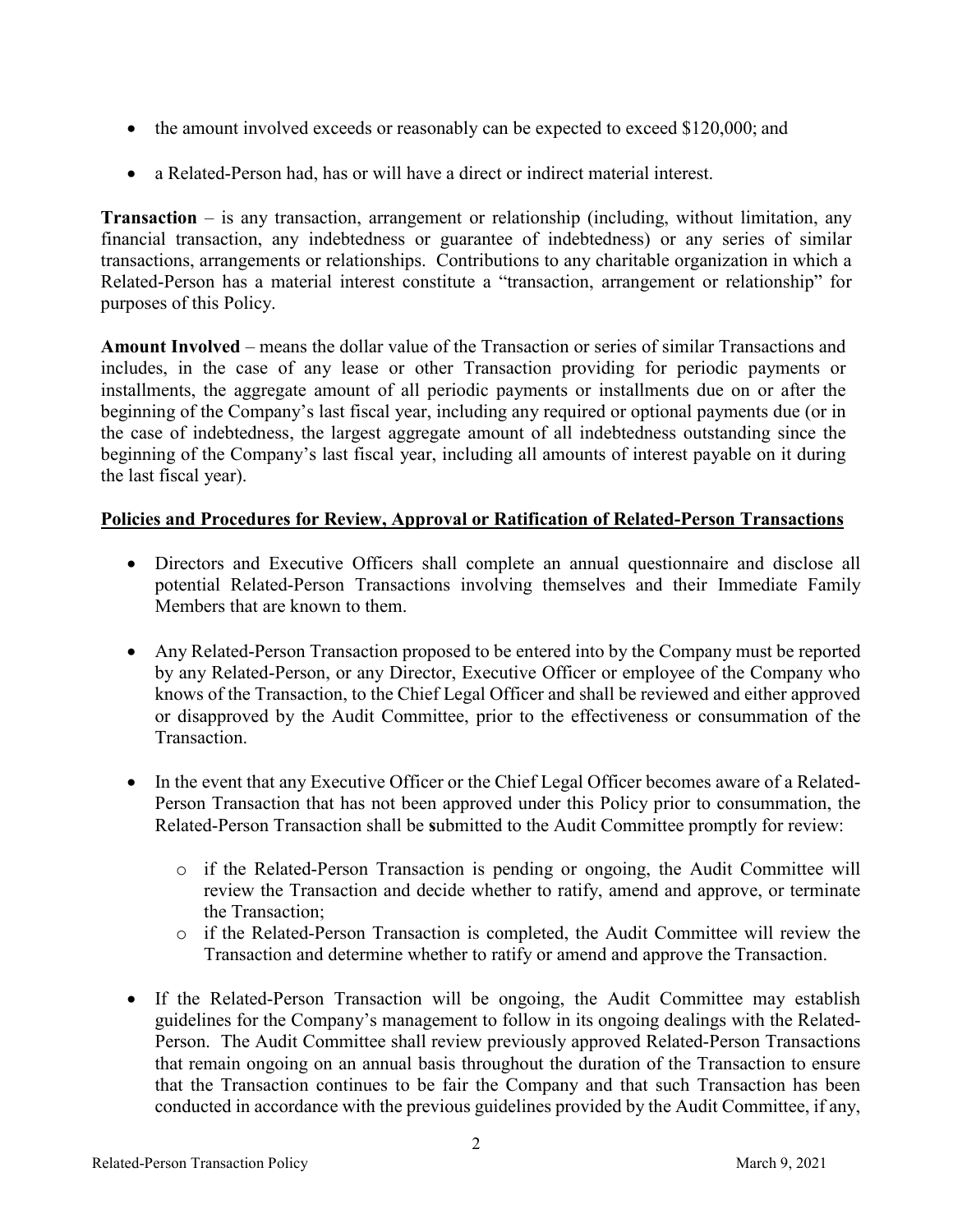and that all required disclosures regarding the Transaction are made.

- If the Audit Committee becomes aware of any Transaction that potentially could be a Related-Person Transaction and involves a Significant Stockholder, then the Company will attempt to collect the information regarding the Transaction that is required in order to assess whether the Transaction is a Related-Person Transaction.
- In the event the Chief Legal Officer determines that it is impractical or undesirable to wait until the next Audit Committee meeting to review a Related-Person Transaction, the Chairperson of the Audit Committee may act on behalf of the Audit Committee to review and approve or ratify the Related-Person Transaction. In addition, the Board has delegated to the Chairperson of the Audit Committee the authority to pre-approve or ratify (as applicable) any Related-Person Transaction in which the aggregate Amount Involved is expected to be less than \$1 million. In connection with each regularly scheduled meeting of the Audit Committee, the Chairperson of the Audit Committee will provide a summary of each new Related-Person Transaction approved or ratified by the Chairperson in accordance with this paragraph to the Audit Committee.
- The Audit Committee may, in its discretion, engage outside counsel to review certain Related-Person Transactions. In addition, the Audit Committee may request that the full Board consider the approval or ratification of any Related-Person Transaction if it deems such to be advisable.
- The Company shall make disclosures regarding Related-Person Transactions to the extent required by the rules of the SEC or as otherwise determined to be appropriate. Consideration and approval or ratification of any particular transaction by the Audit Committee shall not be dispositive in determining whether such Transaction requires disclosure under such rules.
- The Audit Committee has reviewed the Related-Person Transactions described below in "Standing Pre-Approval for Certain Related-Person Transactions" and determined that each of the Related-Person Transactions described therein will be deemed to be pre-approved or ratified, as applicable, by the Audit Committee under the terms of this Policy.
- No member of the Audit Committee (or the Board, if applicable) shall participate in any discussion or approval of a Related- Person Transaction with respect to which such member or any of his or her Immediate Family Members is a Related-Person, except that such member shall be counted for purposes of a quorum and shall provide information regarding the Transaction as may be reasonably requested by other members of the Audit Committee (or the Board, if applicable.)

# **Standards for Review, Approval or Ratification for Certain Related-Person Transactions**

The Audit Committee, or the Chairperson of the Audit Committee, as applicable, shall consider all relevant factors and material facts it deems significant when determining whether to approve or ratify a Related-Person Transaction. The Audit Committee, or the Chairperson, as applicable, may approve or ratify the Related-Person Transaction only if the Audit Committee, or the Chairperson, as applicable, determines in good faith that, under all of the circumstances, the Transaction is fair as to the Company. The Audit Committee, or the Chairperson, as applicable, may, in its sole discretion,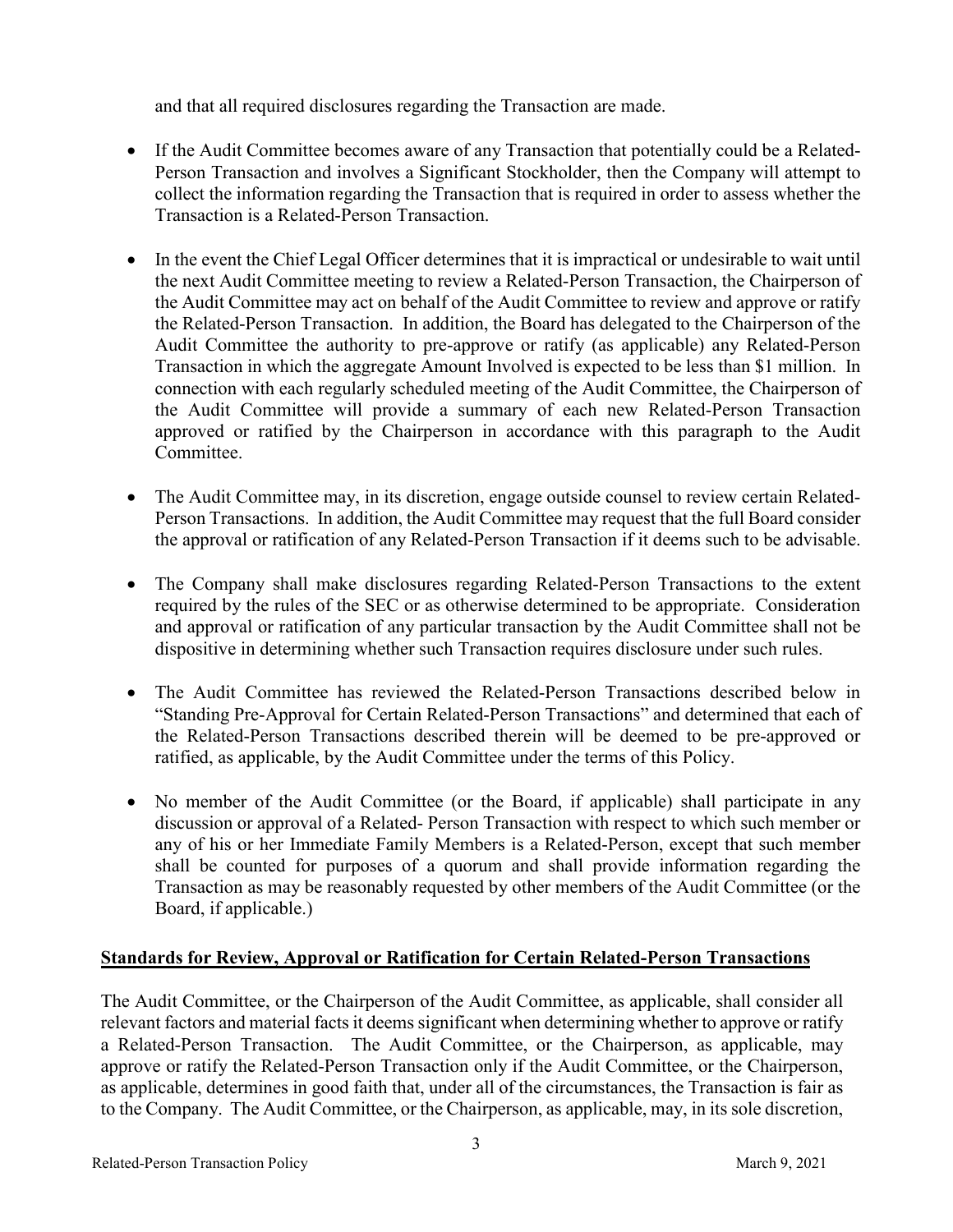impose such conditions as it deems appropriate on the Company or the Related-Person in connection with approval of the Related-Person Transaction. Among other relevant factors, the Audit Committee, or the Chairperson, as applicable, shall consider the following:

- the Amount Involved and the approximate dollar value of the amount of the Related-Person's interest in the Transaction without regard to the amount of any profit or loss;
- the nature of the interest of the applicable Related-Person;
- whether the Transaction may involve a conflict of interest and whether entering into the Transaction would be consistent with the Company's Code of Conduct;
- whether the Transaction involves the provision of goods or services to the Company that are readily available from unaffiliated third parties upon better terms;
- whether there are business reasons and potential benefits to the Company to enter into the Transaction;
- whether the Transaction was or will be undertaken in the ordinary course of business of the Company;
- in the event the Related-Person is a Director, an Immediate Family Member of a Director or an entity in which a Director is a partner, stockholder or executive officer, the impact of the Transaction on a Director's independence;
- whether it is a single Transaction or a series of ongoing, related Transactions;
- whether the Transaction is fair to the Company; and
- any other information regarding the Transaction or the Related-Person in the context of the proposed Transaction that would be material to investors in light of the circumstances of the particular Transaction.

# **Standing Pre-Approval for Certain Related-Person Transactions**

The following Related-Person Transactions are deemed pre-approved by the Audit Committee even if the aggregate amount exceeds \$120,000:

- Any employment by the Company or a transaction with an Executive Officer of the Company if:
	- o the person is a "named executive officer" (as defined under applicable SEC requirements) and the compensation to the person will be reported in the Company's Annual Report on Form 10-K or annual proxy statement under Item 402 of the SEC's compensation disclosure requirements; or
	- o (i) the person is an Executive Officer but is not a "named executive officer (as defined under applicable SEC requirements), (ii) the Executive Officer is not an Immediate Family Member of a Related-Person, (iii) the related compensation would be reported in the Company's Annual Report on Form 10-K or its annual proxy statement under Item 402 of the SEC's compensation disclosure requirements, and (iv) the Company's Compensation Committee approved (or recommended that the Board approve) such compensation.
- Any compensation paid to a Director if the related compensation is required to be reported in the Company's Annual Report on Form 10-K or its annual proxy statement under Item 402 of the SEC's compensation disclosure requirements.